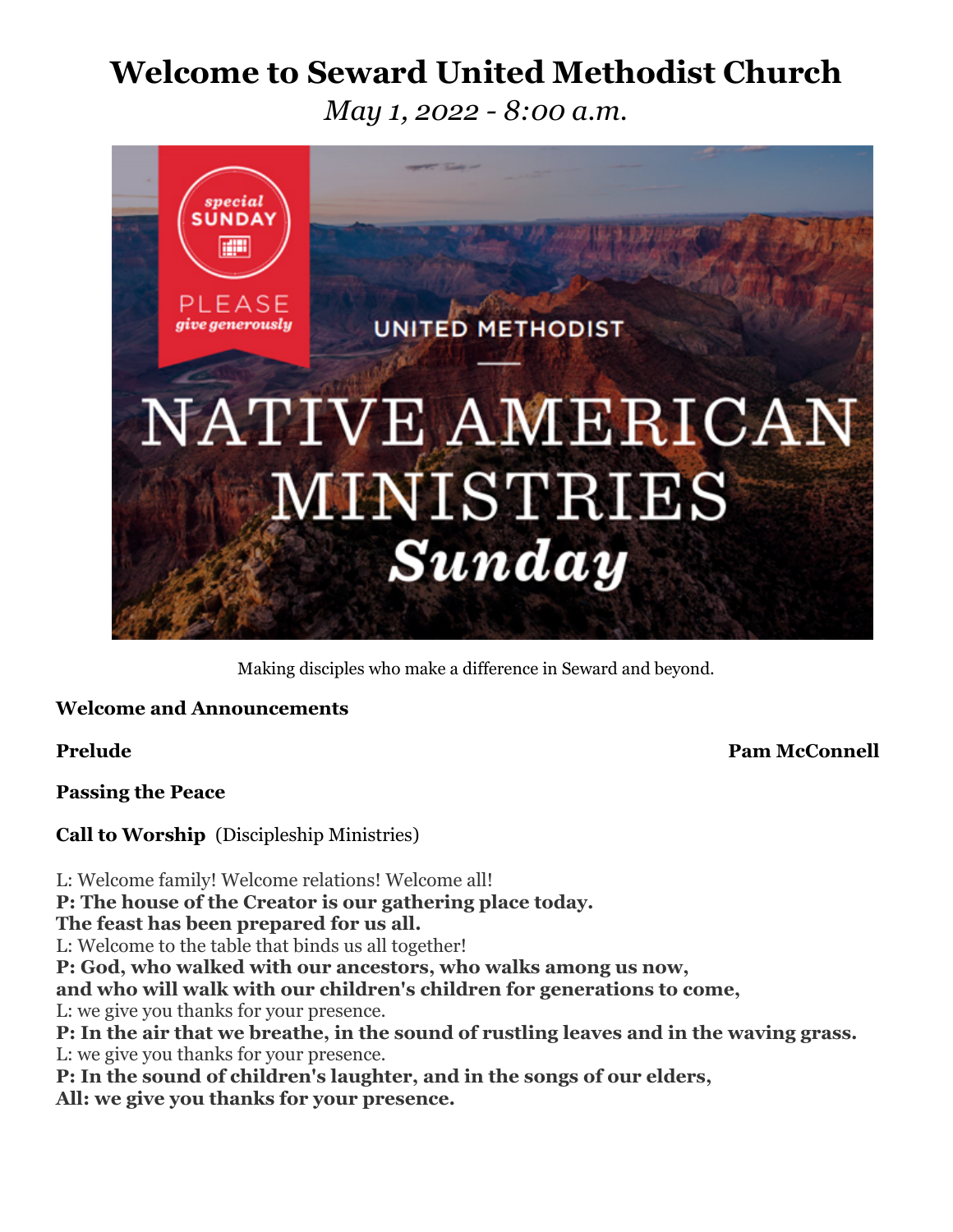### **Hymn Jesu, Jesu, Fill Us with Your Love UMH 432**

[Refrain:] 1 Kneels at the feet of his friends, Jesu, Jesu,  $\frac{1}{10}$  Jesu,  $\frac{1}{10}$  Jesu,  $\frac{1}{10}$  Silently washes their feet, fill us with your love, show us how to serve Master who acts as a slave to them. the neighbors we have from you. (Refrain)

(Refrain) (Refrain)

4 Loving puts us on our knees, 5 Kneel at the feet of our friends serving as though we are slaves, silently washing their feet, this is the way we should live with you. this is the way we should live with you. (Refrain) (Refrain)

**Opening Prayer** (Discipleship Ministries)

2 Neighbors are rich and poor, 3 These are the ones we should serve, neighbors are black and white, these are the ones we should love; neighbors are near and far away.  $all these are neighbors to us and you.$ 

All of God's People: We send to you, Creator God, our dreams, visions, and prayers. For our mission, let your Spirit move us to honor and respect one another – from the least to the greatest. May we treat everyone we encounter with dignity and love. May we affirm the image of the Creator within each one of us. May we help restore the image of the Creator on earth. May our words, thoughts, and actions nourish and sustain your creation. For the Church, may she lead and dance with honor. Let all who follow her steps and rhythm know and feel righteousness and strength. May her regalia exemplify purity and perfection. For the world, may the nations of the earth gather to listen to the heartbeat of God. May they sit in silence as the Great Peacemaker teaches and shows them how to walk upright. May the war clubs and instruments of destruction be transformed into life-giving means of grace. For the hearts of the people, created with your sacred fire burning within us, we confess that we struggle to live out of our great potential. When we do harm to your Creation, your creatures and fellow human beings, forgive us. When we fail to do all the good we can, in all the places we can, forgive us. When we turn away from your love and grace, forgive us. Let us hear, now, the good news of Jesus Christ, You are forgiven. I am forgiven. We are forgiven.

**Children's Time Pastor JoEllen Axthelm & Camp Fontanelle Leaders**

**Scriptures Psalter, Psalm 30 pg. 762-763 UMH**

# **Response**

For the night weeping may tarry; With the morning light come joy.

# **R**

1I will extol, you O Lord, for you have lifted me up, and did not let my foes rejoice over me.

<sup>2</sup> **O Lord my God, I cried to you for help, and you healed me.**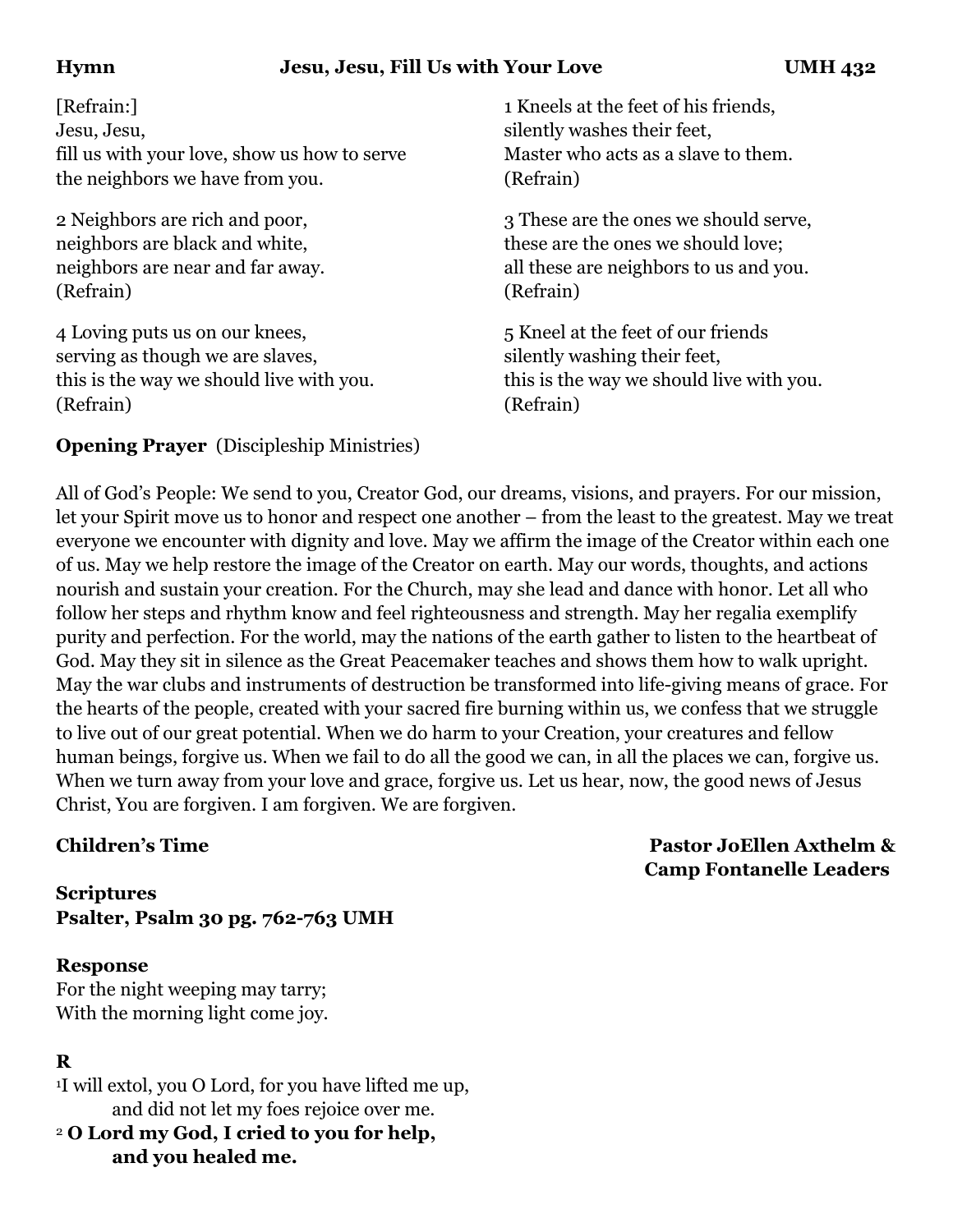3 O Lord, you brought up my soul from Sheol,

# **restored me to life from among those gone down to the pit. R**

4 Sing praises to the Lord, O his faithful ones, and give thanks to his holy name.

# <sup>5</sup> **Surely the Lord's anger is but for a moment; the Lord's favor is for a lifetime.**

Weeping may tarry for the night, but joy comes with the morning.

#### <sup>6</sup> **As for me, I said in my prosperity, "I shall never be moved."**

7 By your favor, O Lord,

you had established me as a strong mountain;

# **You hid your face,**

# **I was dismayed. R**

8 To you, O Lord, I cried, and to the Lord I made supplication:

### <sup>9</sup> **"What profit is there I my death, if I go down to the pit?**

 Will the dust praise you? Will it tell of your faithfulness?

# <sup>10</sup> **Heart O Lord, and be gracious to me! O Lord, be my helper!"**

<sup>11</sup> You have turned my mourning into dancing; you have loosed my sackcloth and girded me with gladness,

12 that my soul may praise you and not be silent.

# **O Lord, my God, I will give thanks to you forever. R**

# **Acts 9:1-20. (NRSV, The Conversion of Saul)**

Meanwhile Saul, still breathing threats and murder against the disciples of God, went to the high priest and asked him for letters to the synagogues at Damascus, so that if he found any who belonged to the Way, men or women, he might bring them bound to Jerusalem. Now as he was going along and approaching Damascus, suddenly a light from heaven flashed around him. He fell to the ground and heard a voice saying to him, "Saul, Saul, why do you persecute me?" He asked, "Who are you, God?" The reply came, "I am Jesus, whom you are persecuting. But get up and enter the city, and you will be told what you are to do." The men who were traveling with him stood speechless because they heard the voice but saw no one. Saul got up from the ground, and though his eyes were open, he could see nothing; so they led him by the hand and brought him into Damascus. For three days he was without sight, and neither ate nor drank.

Now there was a disciple in Damascus named Ananias. God said to him in a vision, "Ananias." He answered, "Here I am, God." God said to him, "Get up and go to the street called Straight, and at the house of Judas look for a man of Tarsus named Saul. At this moment he is praying, and he has seen in a vision a man named Ananias come in and lay his hands on him so that he might regain his sight." But Ananias answered, "God, I have heard from many about this man, how much evil he has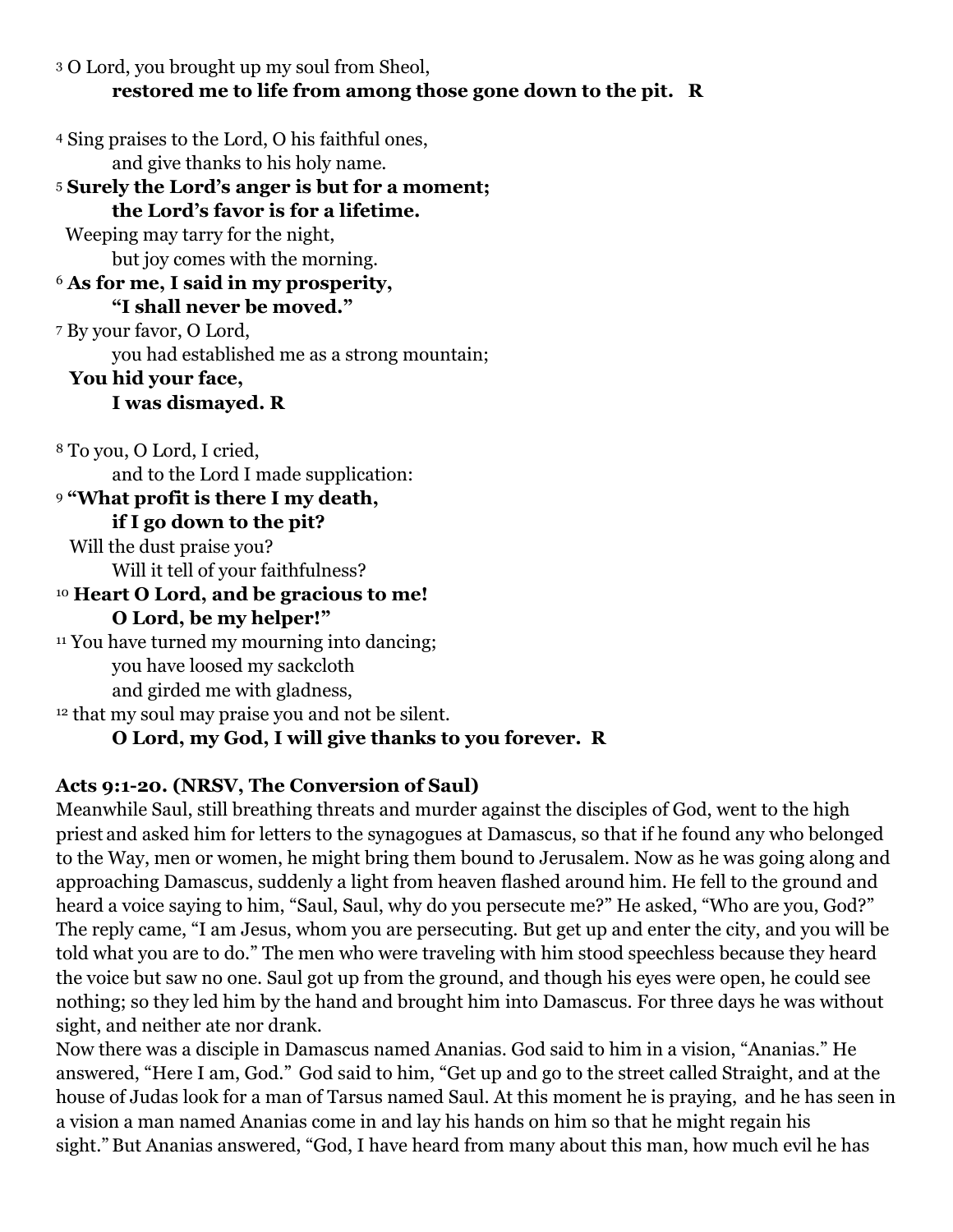done to your saints in Jerusalem; and here he has authority from the chief priests to bind all who invoke your name." But God said to him, "Go, for he is an instrument whom I have chosen to bring my name before Gentiles and kings and before the people of Israel;I myself will show him how much he must suffer for the sake of my name." So, Ananias went and entered the house. He laid his hands on Saul and said, "Brother Saul, Jesus, who appeared to you on your way here, has sent me so that you may regain your sight and be filled with the Holy Spirit." And immediately something like scales fell from his eyes, and his sight was restored. Then he got up and was baptized, and after taking some food, he regained his strength.

### **Saul Preaches in Damascus**

For several days he was with the disciples in Damascus, and immediately he began to proclaim Jesus in the synagogues, saying, "He is the Son of God."

### **Hymn** Lord of the Dance **UMH 261**

1 I danced in the morning when the world was begun, and I danced in the moon and the stars and the sun, and I came down from heaven and I danced on the earth. At Bethlehem I had my birth.

[Refrain:] Dance, then, wherever you may be; I am the Lord of the Dance, said he. And I'll lead you all wherever you may be, and I'll lead you all in the dance, said he.

2 I danced for the scribe and the Pharisee, but they would not dance and they would not follow me; I danced for the fishermen, for James and John; they came to me and the dance went on. (Refrain)

3 I danced on the sabbath when I cured the lame, the holy people said it was a shame; they whipped and they stripped and they hung me high; and they left me there on a cross to die. (Refrain)

4 I danced on a Friday and the sky turned black; it's hard to dance with the devil on your back; they buried my body and they thought I'd gone, but I am the dance and I still go on. (Refrain)

5 They cut me down and I leapt up high, I am the life that'll never, never die; I'll live in you if you'll live in me; I am the Lord of the Dance, said he. (Refrain)

**Sermon Called to Re-member Pastor JoEllen Axthelm**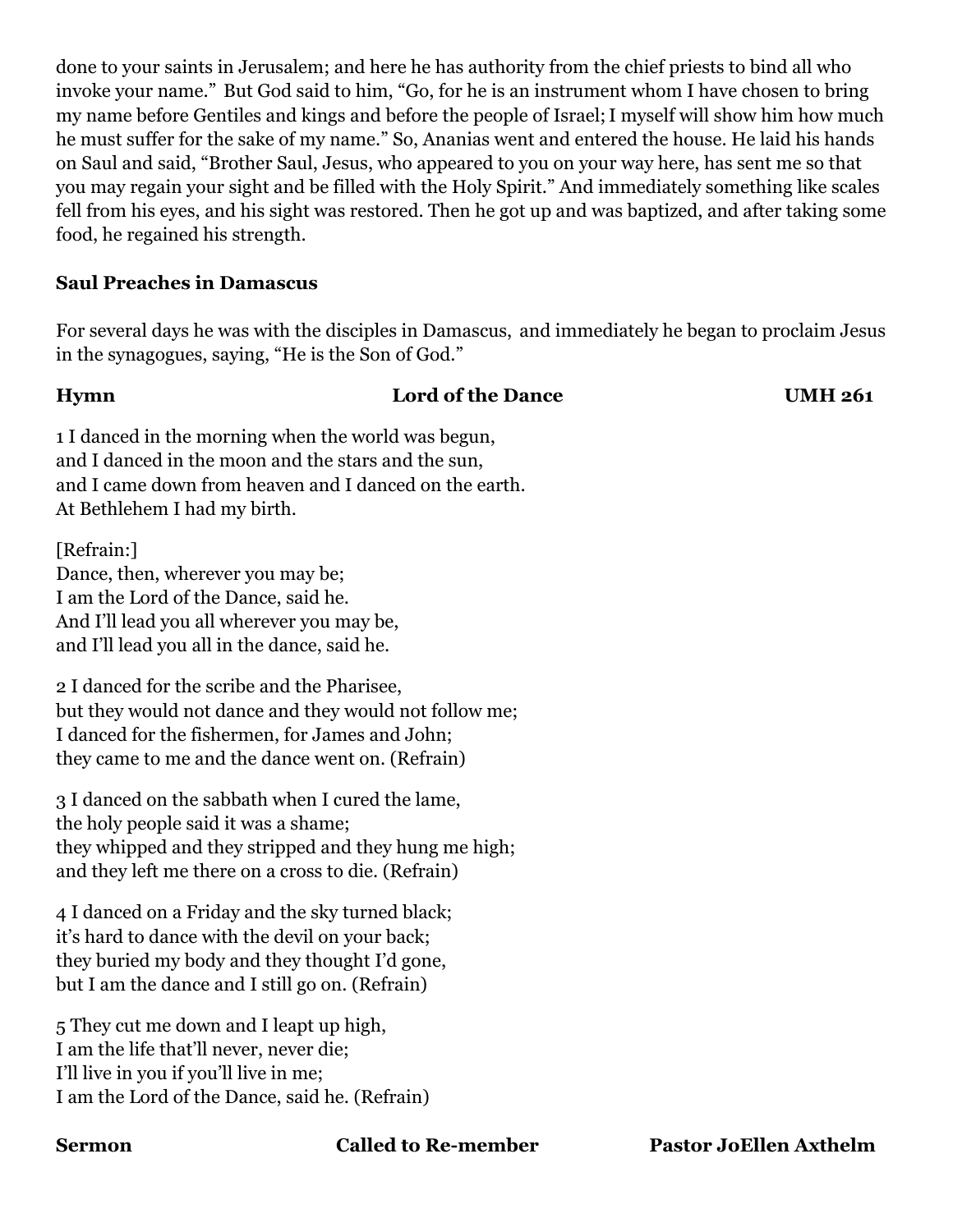#### **PRAYER OF CONFESSION** (ACTS 9, PSALM 30), (*Sandra Miller, Ministry Matters)*

L: God of Forgiveness, hear now the confession of our sins. **P: Our greed and our lust for power create enemies where we should find friends.** L: We fail to offer comfort and aid to those who are afraid and beat down by the burdens of life. **P: We are as blind and willful as Saul to the pain and the destruction of our wrongdoings and our well-meaning crusades.** L: Forgive us, merciful One. Give us sight to see with your eyes, that we may bring hope and peace to our world. **All: Amen.**

#### **WORDS OF ASSURANCE** (ACTS 9, PSALM 30)

L: God's anger lasts but a moment, but God's favor lasts a lifetime. God forgives our shortcomings and sends deliverance through Jesus Christ, just as God forgave Saul and used him to spread the gospel.

#### **All: Thanks be to God!**

#### **The Prayers of the People**

Please share your joys or concerns at the microphone or in the comments on Facebook or by texting us at 402-810-8900.

| <b>Tis So Sweet to Trust in Jesus</b>                                                                                                                    | UMH 462, v. $1 \& 3$ |
|----------------------------------------------------------------------------------------------------------------------------------------------------------|----------------------|
| 3 Yes, 'tis sweet to trust in Jesus,<br>just from sin and self to cease;<br>just from Jesus simply taking<br>life and rest, and joy and peace. [Refrain] |                      |
|                                                                                                                                                          |                      |

Sharing of Joys & Concerns Pastoral Prayer The Lord's Prayer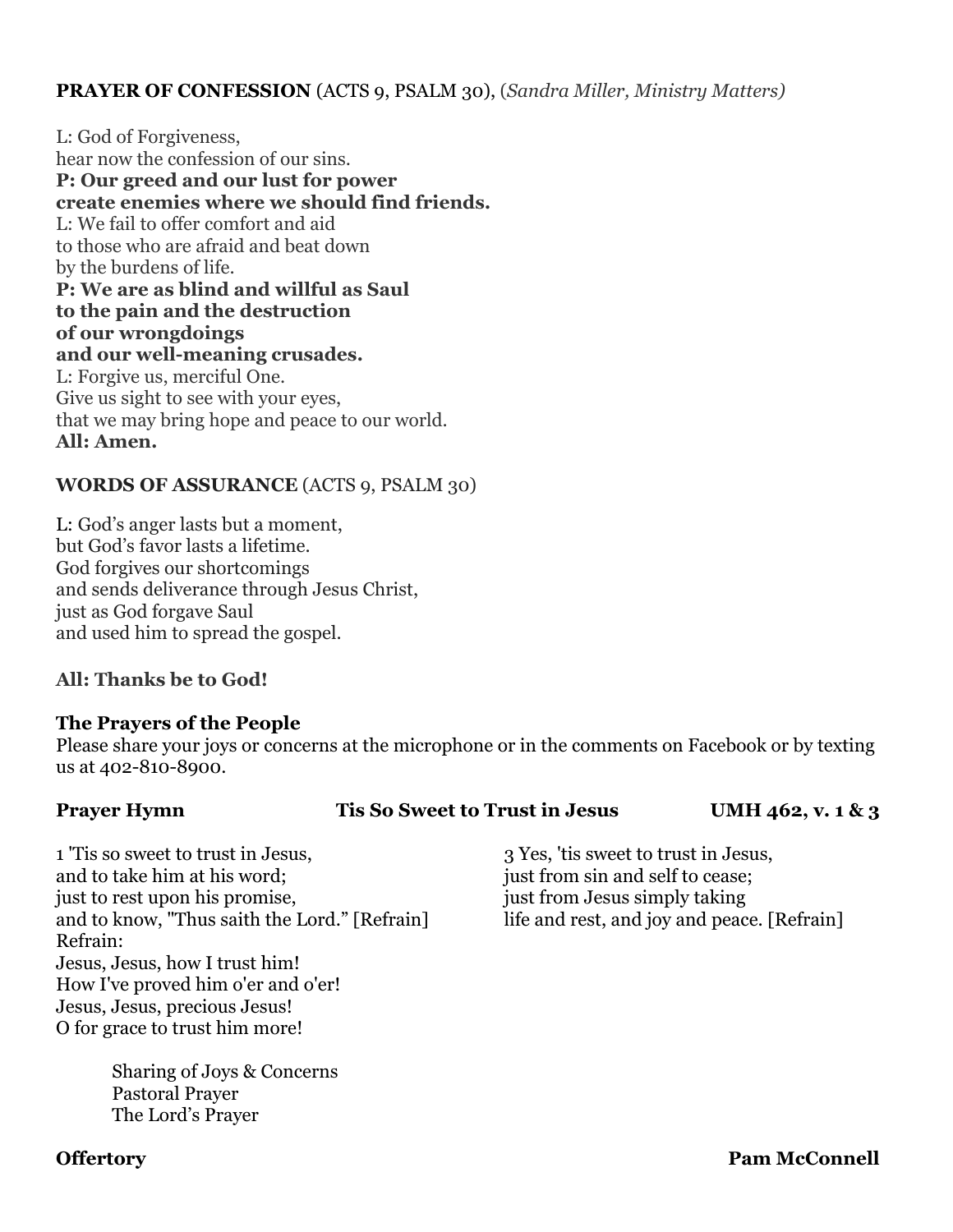Praise God, from whom all blessings flow; praise God, all creatures here below; Alleluia! Alleluia! Praise God, the source of all our gifts! Praise Jesus Christ, whose power up lifts! Praise the Spirit, Holy Spirit! Alleluia! Alleluia! Alleluia!

### **Prayer of Dedication**

Redeeming God, we live in a world that is far too ready to say that you can't be found, ready to choose punishment over mercy, judgment over compassion. Our world is too eager to put energy into exclusion rather than working to be inclusive of all your children. We confess to you that, like Saul, we have been blind, even in our sightedness, to what you are doing in the world. We need our eyes to be truly opened, God, to who you really are. Let our blindness fall away and let us see the good that we can do—through our prayers, presence, gifts, service, and our witness—to help usher in your kingdom here and now. May the gifts we give this morning be just the beginning of our availability to be your tools for bringing about the world you desire. We pray it in the name of the risen Christ. Amen. [*[Acts](https://lectionary.library.vanderbilt.edu/texts.php?id=135#hebrew_reading)* 

*[9:1-6, \(7-20\)](https://lectionary.library.vanderbilt.edu/texts.php?id=135#hebrew_reading)]*

### **CELEBRATION OF HOLY COMMUNION**

Celebrant Pastors: JoEllen Axthelm and Jen Davidson

For Holy Communion, if at home, you may use whatever simple elements you have at hand — bread, crackers, pita, juice, water, wine. If you are at in person worship please follow the instructions given by the Pastor.

Prayers of the Great Thanksgiving (spoken responsively)

Our God is with you,

**And also with you.**

Lift up your hearts,

**We lift them up to our God.**

Let us give our thanks to God.

**It is right, and a good and joyful thing,** 

**always and everywhere to give our thanks to God.**

Heaven and earth sprang from your wisdom, O God, and you made us for your company.

**We turned away, and our love failed,**

**but you remained steadfast.**

**You gave us room when we were in distress.** 

And so with all your people here, and all the company of heaven, we join in an unending hymn of praise:

**Holy, holy, holy, God of power and might, Hosanna in the highest! Everything that springs from your wisdom is blessed! Hosanna in the Highest!**

You lived among us as our teacher, held us, called us friends.

**You died and live again to show us death is not the end.**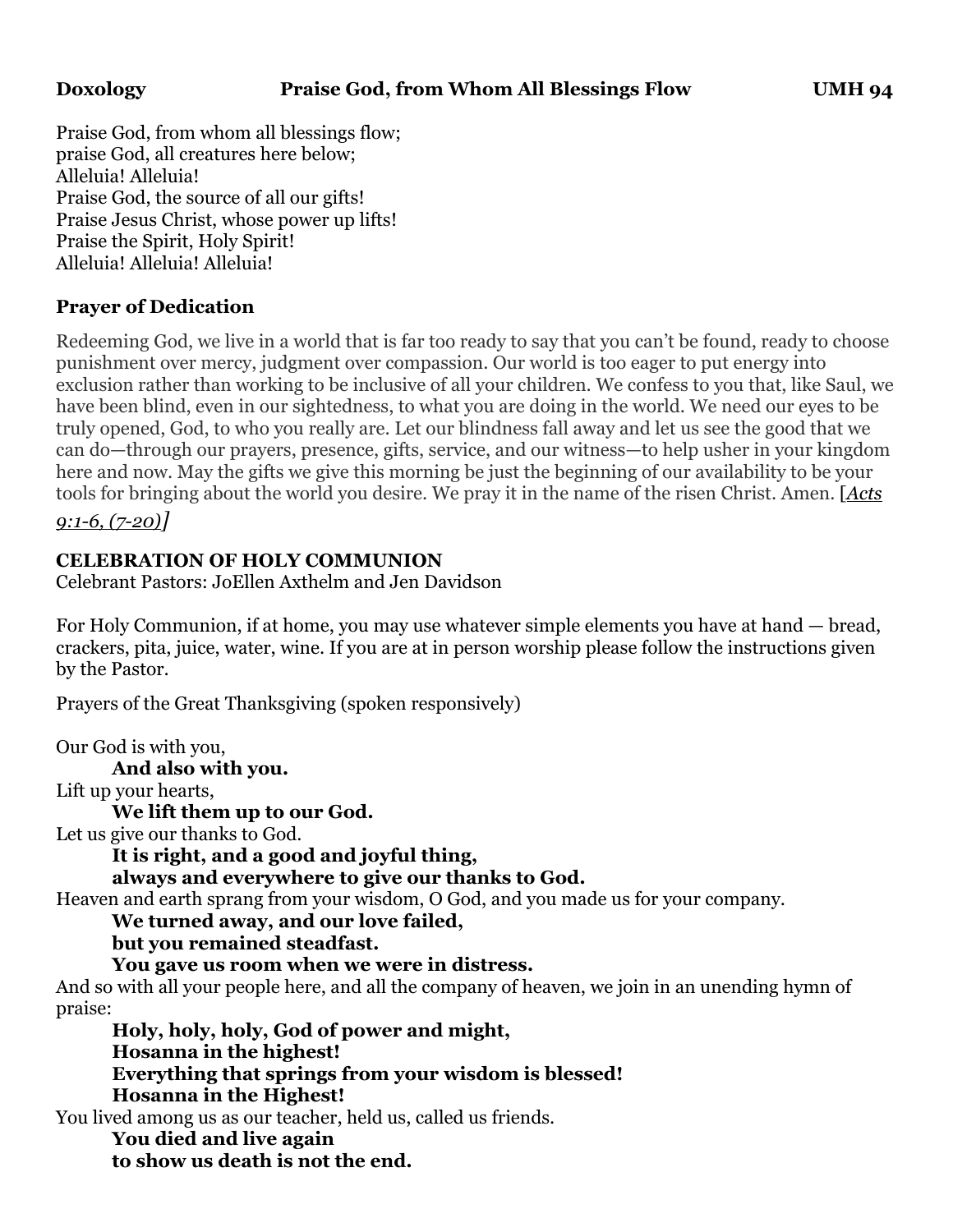# You took bread.

**We remember.** 

You broke it. **We remember,** 

You shared it. **We ate. We remember.** 

You took the cup. **We remember.**

You said "Drink". **We remember.** 

You shared it. **We drank. We remember.** 

And so today, we feast again; our bread and wine are you. **You live among us still, whenever we remember you.**  We offer ourselves now — **In praise and thanksgiving.** We offer ourselves now — **Holy and living.**  Let us proclaim the mystery of faith. **Christ has died, Christ is risen, Christ will come again!**  Come Holy Spirit, on us gathered here. **Be among us as we share these gifts of bread and wine.**  May they become for us the bread of life and the cup of grace **that we may become Christ's love in the world.**  God-incarnate, God-Spirit, and God-Source of All Beginnings,

**All glory and honor are yours, now and forever. AMEN!** 

### **SHARING OF THE BREAD AND CUP**

| <b>Communion Hymn</b> | Let Us Break Bread Together                                | UMH 618, v. 1, 2, 3 |
|-----------------------|------------------------------------------------------------|---------------------|
|                       | 1 Let us break bread together on our knees, (on our knees) |                     |
|                       | let us break bread together on our knees. (on our knees)   |                     |

let us break bread together on our knees. (on our knees) When I fall on my knees with my face to the rising sun, O Lord, have mercy on me. (on me)

2 Let us drink wine together on our knees, (on our knees) let us drink wine together on our knees. (on our knees) When I fall on my knees with my face to the rising sun, O Lord, have mercy on me. (on me)

3 Let us praise God together on our knees, (on our knees) let us praise God together on our knees. (on our knees) When I fall on my knees with my face to the rising sun, O Lord, have mercy on me. (on me)